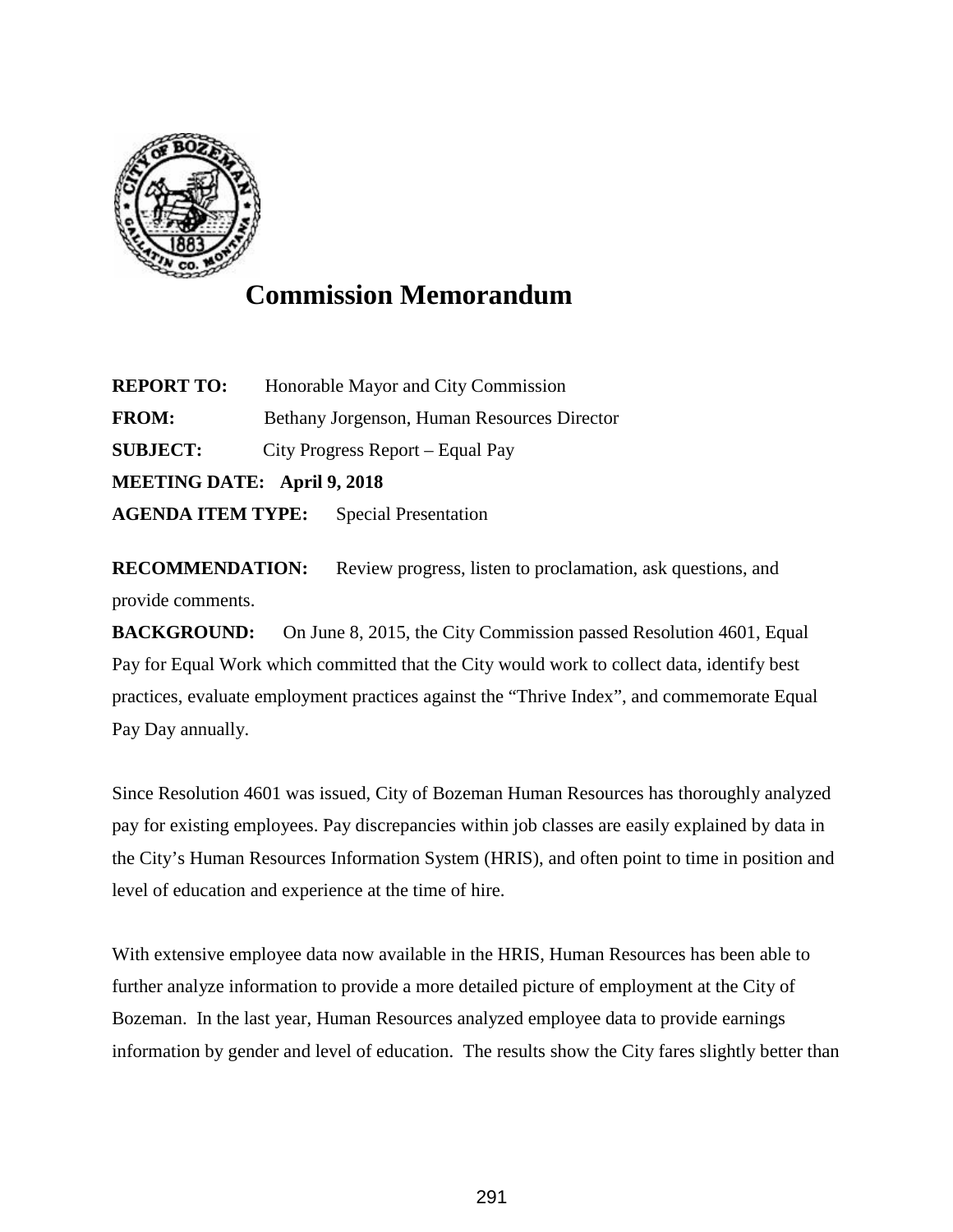state averages that compare gender and level of education. However, in the next year the organization will work to improve the City's results.



City of Bozeman Information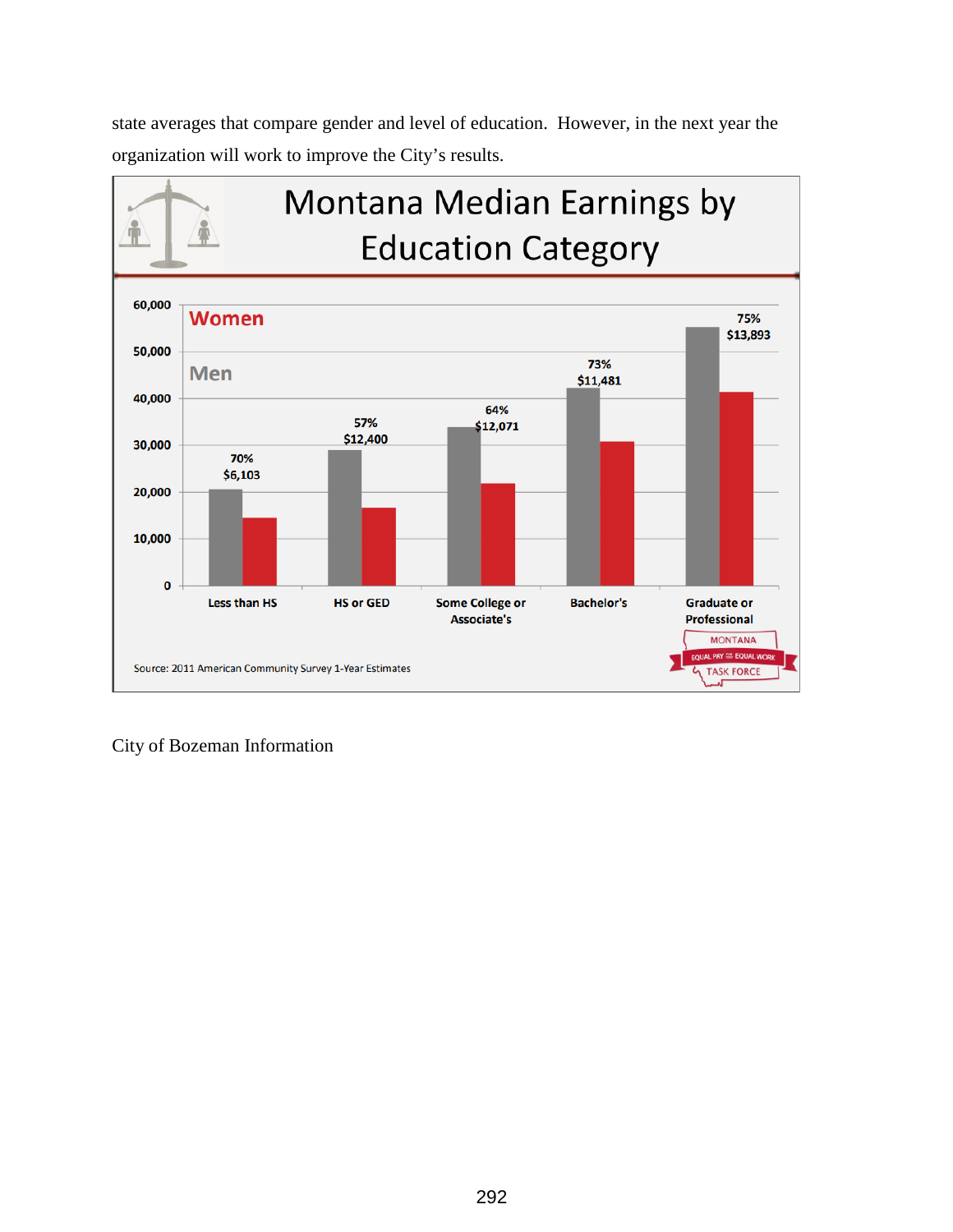

Human Resources has continued to compare City of Bozeman employment practices against the "Thrive Index" and found that the City has been consistently upholding the objectives put forth, as hiring and employment practices are designed to be fair and equitable to all applicants and employees.

| <b>CITY OF BOZEMAN AND THE THRIVE INDEX</b>                        |                |                            |  |
|--------------------------------------------------------------------|----------------|----------------------------|--|
| <b>Adequate wages and benefits</b>                                 | City of        | <b>Comment</b>             |  |
|                                                                    | <b>Bozeman</b> |                            |  |
| Are part-time workers paid the same (per hour, including benefits) | Y              |                            |  |
| as full-time workers performing the same or similar tasks?         |                |                            |  |
| Are most part-time workers guaranteed a minimum number of hours    | N              | Some departments           |  |
| per week? If not, are there ways they could be?                    |                | guarantee a range of       |  |
|                                                                    |                | hours vs. a set schedule - |  |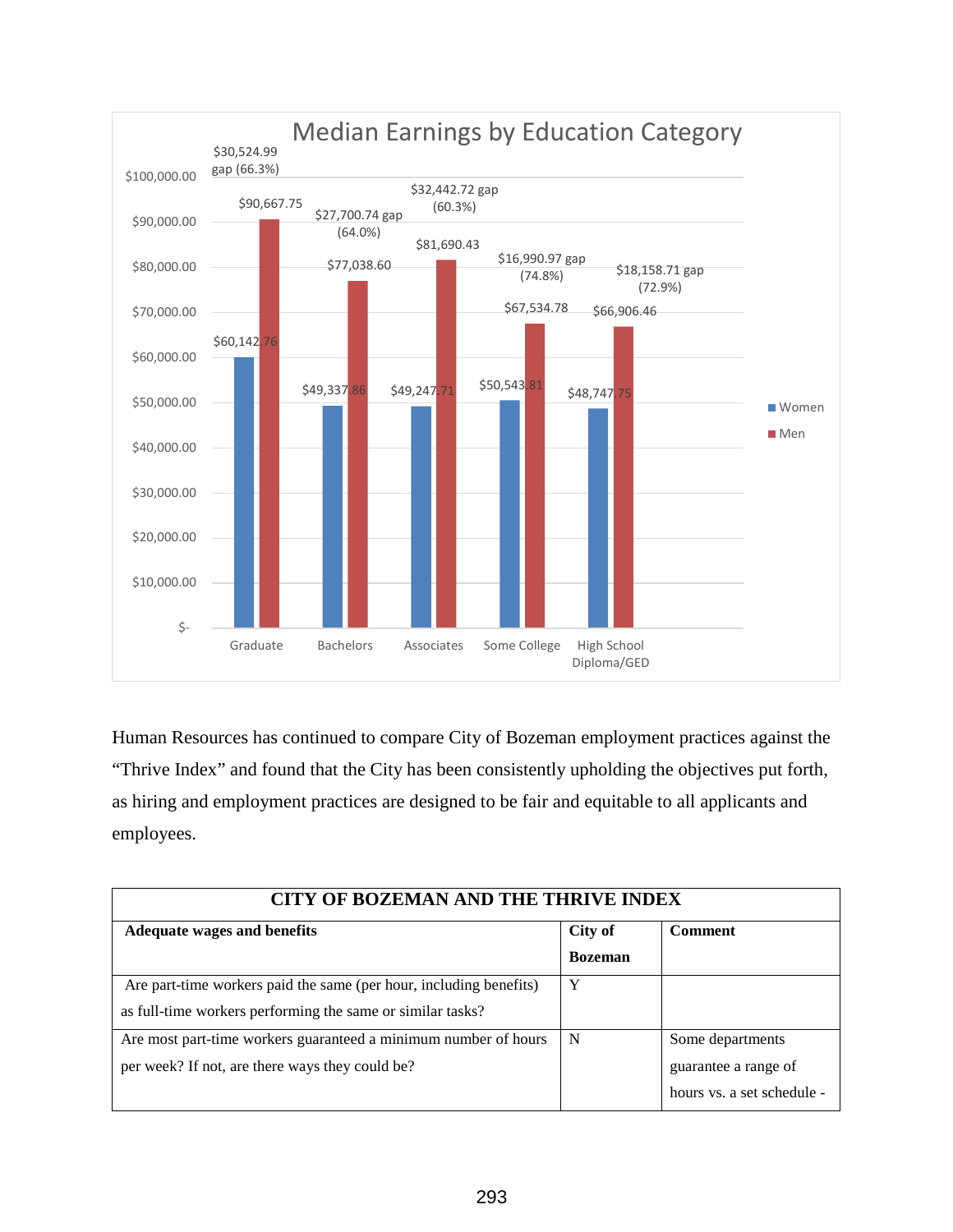|                                                                        |                | i.e. at least 12, but not    |
|------------------------------------------------------------------------|----------------|------------------------------|
|                                                                        |                | more than 18                 |
| Are workers who remain on the job for a specified period of time       | Y              |                              |
| eligible for a pay increase?                                           |                |                              |
| Are workers who remain on the job for a specified period of time       | $\overline{Y}$ |                              |
| eligible for paid sick leave for themselves or to care for a family    |                |                              |
| member?                                                                |                |                              |
| When job-skill demands or responsibilities increase, are wages         | Sometimes      | The City works to ensure     |
| adjusted upward?                                                       |                | employees are working        |
|                                                                        |                | within their class           |
|                                                                        |                | specification.               |
|                                                                        |                | Reclassifications and/or     |
|                                                                        |                | promotions are the           |
|                                                                        |                | avenue for pay increases,    |
|                                                                        |                | and department heads         |
|                                                                        |                | request those during the     |
|                                                                        |                | annual budget process.       |
| Are workers paid for their entire scheduled shift, even if business is | Sometimes      | Employees get paid for       |
| slow?                                                                  |                | the hours they work.         |
|                                                                        |                | Shifts are not typically     |
|                                                                        |                | cut short, but if there is   |
|                                                                        |                | an urgent need to close a    |
|                                                                        |                | facility, employees would    |
|                                                                        |                | not be paid for the          |
|                                                                        |                | closure. This rarely         |
|                                                                        |                | happens.                     |
| Are hourly wages higher for nonstandard shifts, such as nights or      | Sometimes      | Depending on the             |
| weekends?                                                              |                | <b>Collective Bargaining</b> |
|                                                                        |                | Agreement, there may be      |
|                                                                        |                | shift premiums.              |
| <b>Opportunities for Upward Mobility</b>                               |                |                              |
| Do low-wage workers have opportunities for on-the-job or cross-task    | Y              |                              |
| training or outside educational opportunities that can lead to upward  |                |                              |
| mobility?                                                              |                |                              |
|                                                                        |                |                              |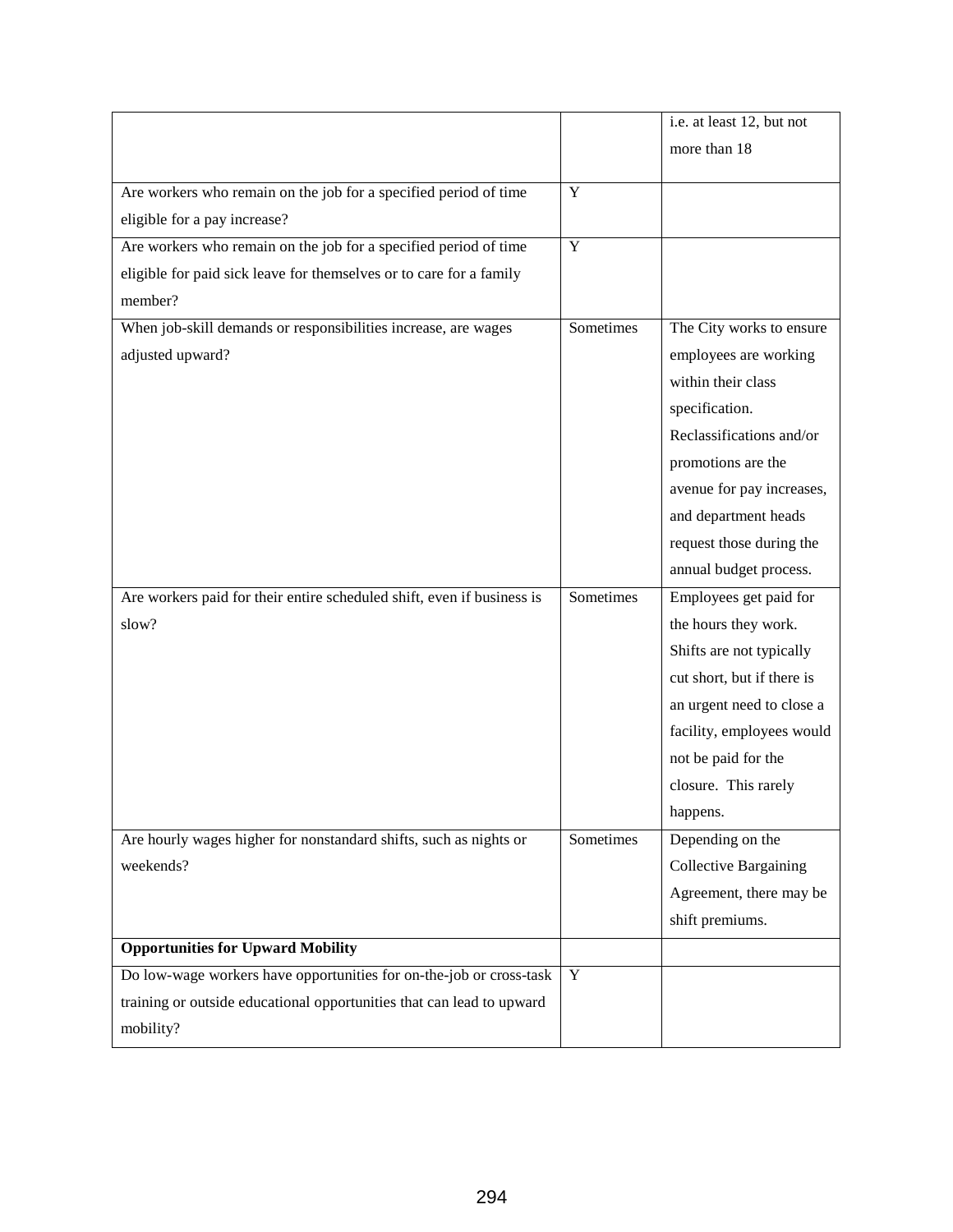| Can schedules accommodate workers' pursuit of educational                | Sometimes      | The City makes every       |
|--------------------------------------------------------------------------|----------------|----------------------------|
| opportunities?                                                           |                | effort to accommodate      |
|                                                                          |                | employees' requests for    |
|                                                                          |                | time off and/or modified   |
|                                                                          |                | schedules. However,        |
|                                                                          |                | based on the need to       |
|                                                                          |                | efficiently and safely     |
|                                                                          |                | operate City business, not |
|                                                                          |                | every request can be       |
|                                                                          |                | granted every time.        |
| When skill demands or job responsibilities increase, is training         | Y              |                            |
| provided for newly assigned tasks?                                       |                |                            |
| Can workers cross-train in different areas to increase their flexibility | $\overline{Y}$ |                            |
| and value to the company (recognizing that outsourcing of some           |                |                            |
| functional areas or other factors may prohibit this)?                    |                |                            |
| Are there opportunities for upward mobility within the company that      | $\overline{Y}$ |                            |
| do not require geographic relocation?                                    |                |                            |
| Support for personal and family needs                                    |                |                            |
| Can worker breaks be scheduled to accommodate the need for               | $\mathbf Y$    |                            |
| phone calls at pre-specified times for working caregivers?               |                |                            |
| Are occasional calls for urgent matters allowable? Can children or       | $\mathbf Y$    |                            |
| caregivers call an employee at work when necessary?                      |                |                            |
| Are workers who remain on the job for a specified period of time         | Y              |                            |
| eligible during their regular work hours to care for their health or a   |                |                            |
| family member's without losing pay (e.g., able to leave for an hour      |                |                            |
| or two for a trip to the doctor)?                                        |                |                            |
| Can personal time be taken in small increments of an hour or two         | Y              |                            |
| (for doctor's appointments, parent-teacher conferences, educational      |                |                            |
| opportunities, etc.)?                                                    |                |                            |
| Do you offer paid or unpaid maternity or paternity leave for             | Y              | Paid time is offered       |
| workers? Is the length of this leave negotiable?                         |                | through employee           |
|                                                                          |                | accruals, our Sick Leave   |
|                                                                          |                | Bank, and our Direct       |
|                                                                          |                | Donation policies, and     |
|                                                                          |                | can be used for the entire |
|                                                                          |                | absence (at 100% pay)      |
| Work scheduling, predictability, and flexibility                         |                |                            |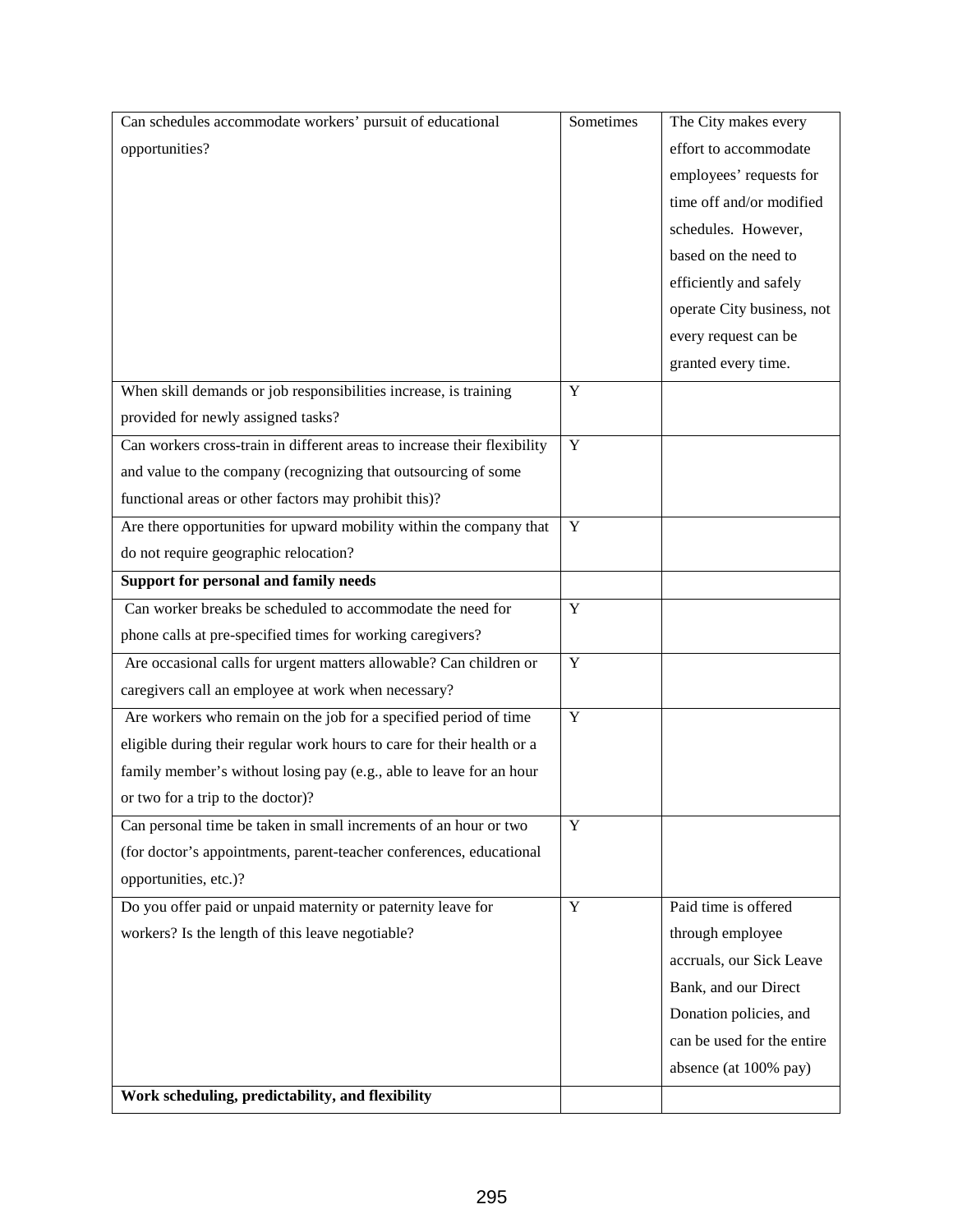| Is there a systematic way for workers to communicate their             | Y |
|------------------------------------------------------------------------|---|
| preferences for hours and schedules? If not, could some such system    |   |
| be implemented?                                                        |   |
| Does the shift/hours scheduling system take account of workers'        | Y |
| constraints and preferences?                                           |   |
| Are work schedules announced more than a day or two in advance?        | Y |
| Can workers trade shifts with colleagues when time conflicts           |   |
| develop (allow "shift-swapping")?                                      |   |
| If workers are asked to stay beyond the end of scheduled shifts to     | Y |
| finish assignments or for administrative procedures, are they given    |   |
| advance notice of when this may be required?                           |   |
| Does the measured workload take into account the quality or            | Y |
| difficulty of tasks along with simpler measures of the number of       |   |
| customers, clients, or patients?                                       |   |
| Autonomy, respect, and trust                                           |   |
| Are workers protected from "no-fault" absence or tardiness policies    | Y |
| (ones that lead to disciplinary actions or dismissal, even for excused |   |
| absences)?                                                             |   |
| Are workers allowed or encouraged to contribute ideas to better        | Y |
| organize or improve their work teams or work areas?                    |   |
| Can workers occasionally make personal phone calls?                    | Y |

The City is committed to continually improving processes in order to accomplish goals related to diversity and pay equity. Last year, the City made strides to attract more female applicants to historically male-dominated positions. Of note is the recruitment process for the City Manager position. Two of the six finalists were women, and the City appointed its first female City Manager in November, 2017.

Additionally, in the last year City has:

- 1. Increased (slightly) the number of female applicants for police officer positions<br> $\blacksquare$  Current 33 (includes leadership position)
	- Current 33 (includes leadership position)
	- $-2016 30$
	- $-2015 15$
- 2. Increased the number of female police officers
	- Currently 6  $(9.2\%)$
	- One year ago  $-5 (7.7%)$
	- Two years ago  $-3$  (4.6%)